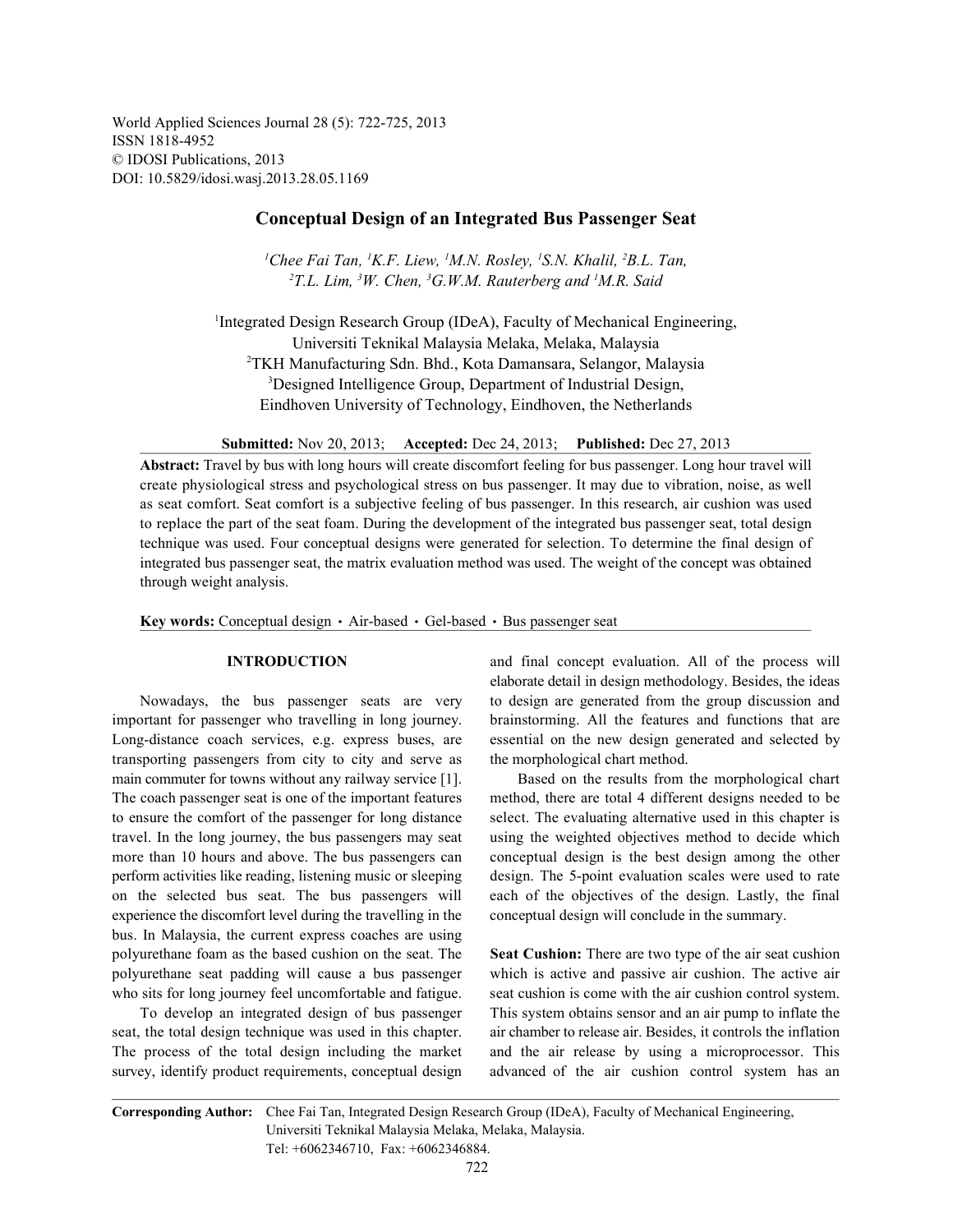automatic adjustment system can provide a comfortable seat to a passenger [2]. On the other hand, the passive air cushion is invented in 1970s. The invention of air seat cushion had provides an extremely simple and lightweight seat construction. By attached the seats with the air inflatable cushion, the cushions have individual sections which are separately inflatable according the contour [3]. Nowadays, the air seat cushion is applied on variety of the public transportation for example in the automobile Fig. 1: The Total Design Process of Bus Passenger Seat and aircraft seat cushion. The air cushions preferable use to apply in the seating cushion because there are several **Conceptual Design:** After a review on the market survey, advantages. One of the advantages is air cushion can the product requirements had finalized as shown in the minimize moving shock energy and maximize a Table 1. There are total 6 product requirements and these compressible area. It also provides a great stability by will be the guideline to develop the bus passenger seat convert the shock energy into side support energy [4]. integrated design.

layer of resilient gel. Most of the material used to build up idea on the proposed product. About 5 mechanical the gel will be silicone, thermoplastic elastomer or other engineering students use the creative thinking way to soft rubber [5]. By using the gel cushion, it had overcome discuss on the product to generate more ideas on it. the problem for who spend a long time in the sitting life. After all the ideas are list down, the morphological The gel cushion may transform to provide pressure chart method will combine all the design ideas in a relieving areas or appropriate support and it very effective systematic way. The aim of using this method is generate to reduce the painful pressure sores [6]. a complete range of alternative design solutions to the

total design process as shown in Fig. 1 is start with the Besides, it also includes some new ideas or sub solutions. market survey. The market study is collected the After that, the conceptual design will base on the information from internet or library. Most of the combination of principles in the morphological chart information is patents, thesis, website or any study method as shown in Table 2. related the proposed product in the current market. The The final concept of the bus passenger seat is using information collected is the input for the design process the polyvinyl chloride as material because it is low cost and all the information are compiling as literature review. and easy to purchase in the current market. The medium

study the market of the current product, the output for the cushion is hemisphere because bus passenger feels the design process is the product requirement. The softness when sit on the air cushion. The shape of gel requirement is the guideline to contribute the design idea. cushion in rectangular because ease to prototype. Based on the product requirement, the conceptual design The size of the integrated design is about 500cm<sup>2</sup> to of bus passenger seat must take note in the performance, materials, size and design. Besides, when the product passenger buttock part. The arrangement of the air produce in high amount, the ease of assemble and cushion and gel cushion are top and bottom, this is manufacture are play important role in product because the bus passenger feel the cooling effect when requirement. the gel cushion on top and the softness of air cushion on

Then, the third step is generating several conceptual bottom. designs based on the brainstorming and group discussion. The sub-function of these conceptual designs **Final Concept and Design:** There are total 4 conceptual is selected from the morphological chart method. designs generated as final concepts. The conceptual

After that, all conceptual designs will evaluated by designs explanations as the following: weighted objective method to define the best design. Based on the 5-point evaluation scale, the most suitable **Conceptual Design 1:** The concept 1 is the air cushion on views for detail evaluation purposes. the gel cushion on the top of the polyurethane foam.



The gel cushion is invented by a pad containing a There is a brainstorming session to generate more

**Design Methodology:** In the design methodology, the essential functions and characteristic of the product. product. In this morphological chart will list down all the

The next step will be the product requirement. After as the cushion are air and gel and the shape for air  $1000 \text{ cm}^2$ , because this size will fit to the bus

bus passenger seat will developed in three-dimensional the front part of the polyurethane foam and two pieces of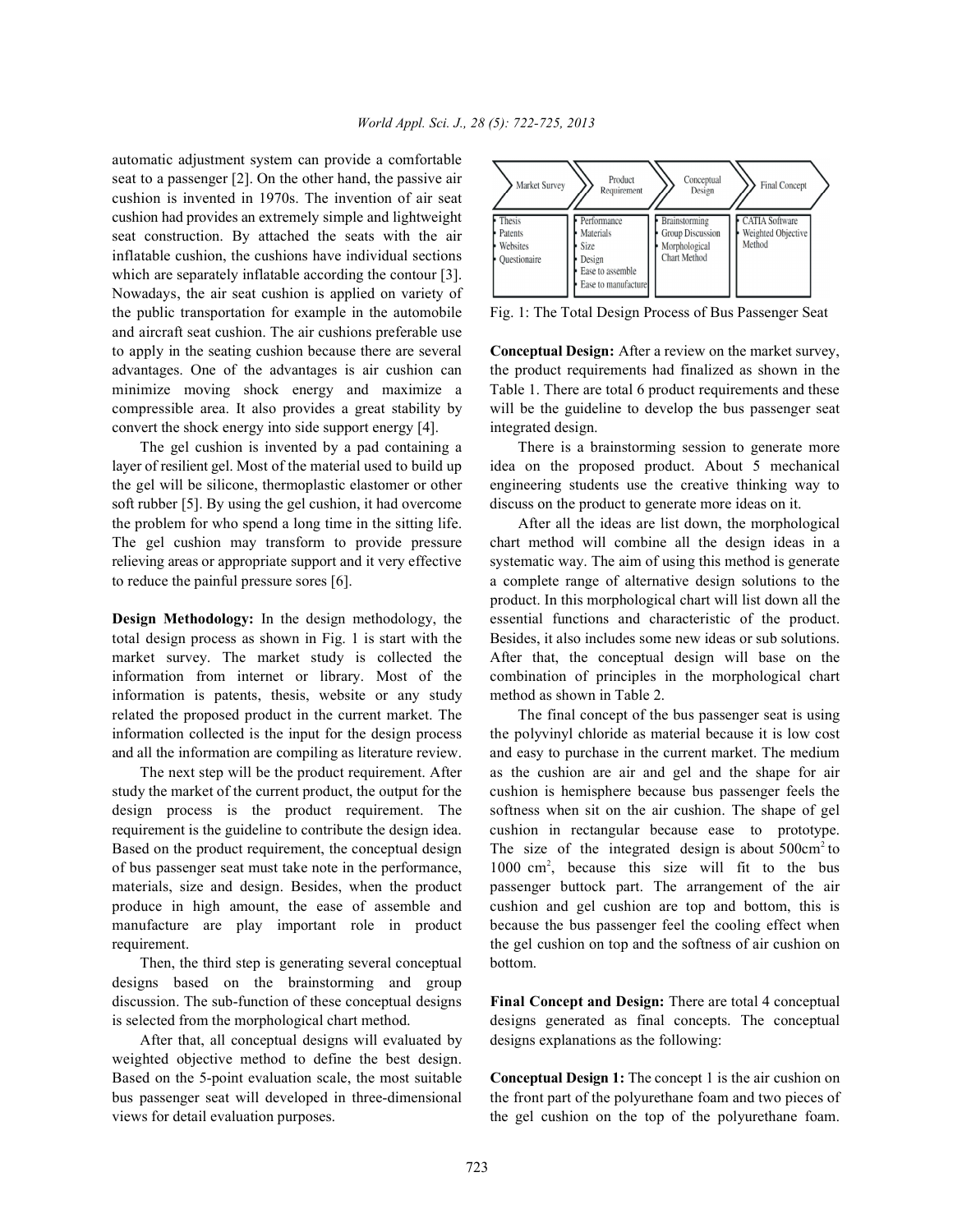# *World Appl. Sci. J., 28 (5): 722-725, 2013*

| Table 1: The Description of the Product Requirements for Bus Passenger Seat |  |  |  |
|-----------------------------------------------------------------------------|--|--|--|
|-----------------------------------------------------------------------------|--|--|--|

| No. | <b>Product Requirements</b> | <b>Description</b>                                                                                                                                                       |  |  |  |  |  |  |
|-----|-----------------------------|--------------------------------------------------------------------------------------------------------------------------------------------------------------------------|--|--|--|--|--|--|
| 1.  | Performance                 | The integrated design of bus passenger seat must be<br>responsive to the passenger's buttock part and ensure a more<br>comfortable seating during travelling in the bus. |  |  |  |  |  |  |
| 2.  | Materials                   | The materials to build up the air based cushion and gel<br>based cushion are made from materials that ease to obtain,<br>low cost and suitable for prototyping purposes. |  |  |  |  |  |  |
| 3.  | <b>Size</b>                 | The size of the integrated design of bus passenger seat must<br>fit to the passenger's buttock part.                                                                     |  |  |  |  |  |  |
| 4.  | Design                      | The design of the new bus passenger seats must simplicity.<br>functionality and ease to prototype.                                                                       |  |  |  |  |  |  |
| 5.  | Ease to assemble            | The integrated design contain air based cushion and gel<br>based cushion and polyurethane foam, the way to assemble<br>these item must be ease and simplicity.           |  |  |  |  |  |  |
| 6.  | Ease to manufacture         | The design on air based cushion and gel based cushion must<br>ease to manufacture so that the cost of manufacture is lower.                                              |  |  |  |  |  |  |

Table 2: The Morphology Chart for Bus Passenger Seat Prototype

| Solution<br>Sub-function                  |                                               | 2                                                 | 3                                              | Δ<br>Neoprene   |  |
|-------------------------------------------|-----------------------------------------------|---------------------------------------------------|------------------------------------------------|-----------------|--|
| Material                                  | Polyurethane                                  | Polyvinyl Chloride                                | Natural rubber                                 |                 |  |
| Medium<br><b>Shape (Air Cushion)</b>      | $Air + Gel$<br>Hemisphere                     | Rectangular                                       | Triangular                                     | Round           |  |
| <b>Shape (Gel Cushion)</b><br><b>Size</b> | Hemisphere<br>Less Than<br>500cm <sup>2</sup> | Rectangular<br>$500cm2$ to<br>1000cm <sup>2</sup> | Triangular<br>More Than<br>1000cm <sup>2</sup> | Round           |  |
| Arrangement                               | Top and<br><b>Bottom</b>                      | Row by Row                                        | Center and<br>Surround                         | Side by<br>Side |  |



The thighs part will more contact with the air cushion and the buttock will more contact on the gel cushion as shown in Fig. 2. Fig. 3: The Conceptual Design 4